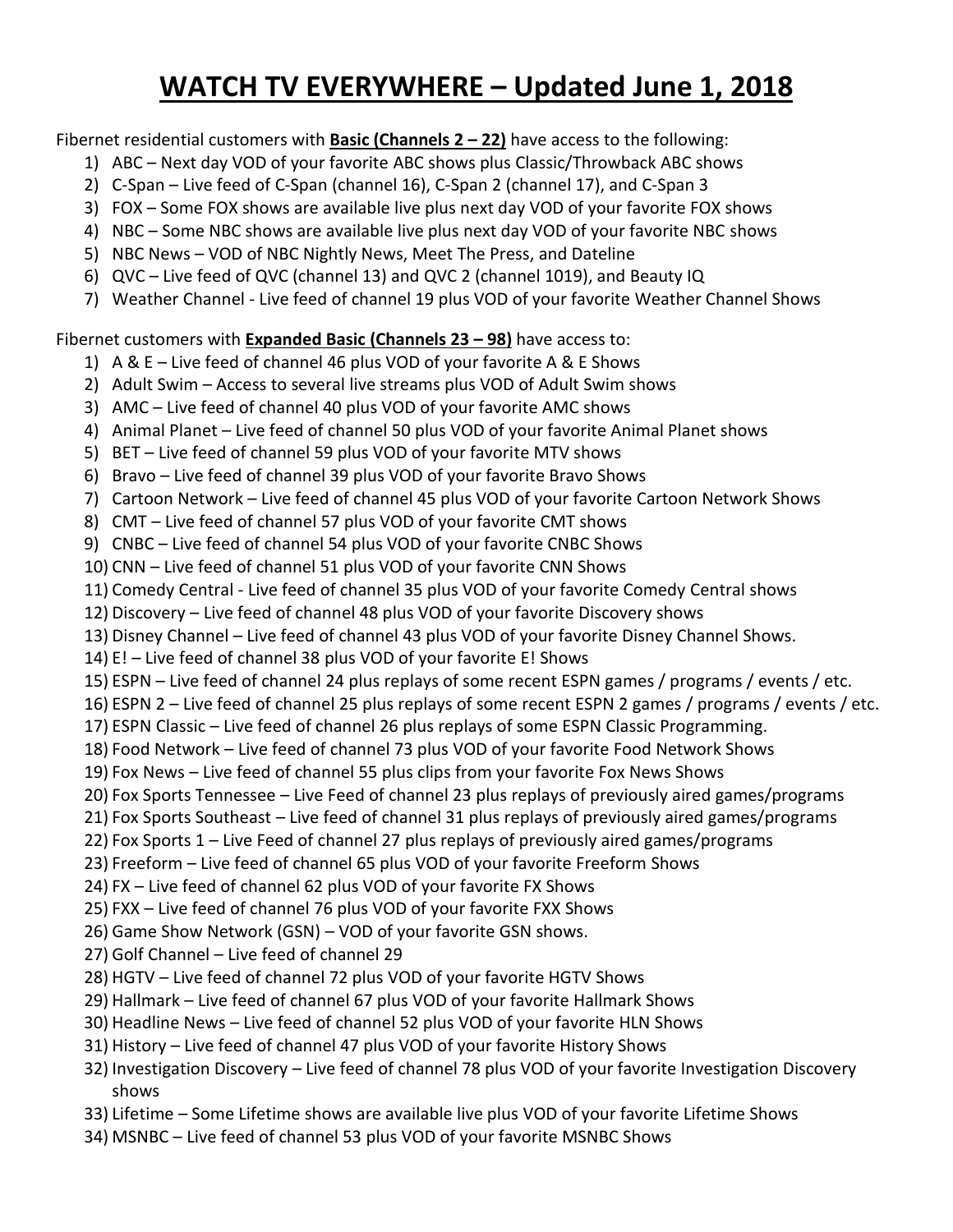- 35) MTV Live feed of channel 58 plus VOD of your favorite MTV shows
- 36) NBC Sports Live feed of channel 28
- 37) National Geographic Live feed of channel 69 plus VOD of your favorite National Geographic Channel shows
- 38) Nickelodeon (Nick) VOD of your favorite Nickelodeon Shows
- 39) OWN (Oprah Winfrey Network) Live feed of channel 41 plus VOD of your favorite OWN shows
- 40) Oxygen Live feed of channel 66 plus VOD of your favorite Oxygen Shows
- 41) Paramount Network Live feed of channel 61 plus VOD of your favorite Spike Shows
- 42) SEC Network Live feed of channel 30 plus replays of some recent SEC Network games / programs / events / etc.
- 43) SEC Network (Alternate) Live feed of channel 77 SEC Network (Alternate) is only available on a limited part-time basis.
- 44) SyFy Live feed of channel 37 plus VOD of your favorite SyFy Shows
- 45) TBS Live feed of channel 34, VOD of your favorite TBS Shows, plus access to TBS (West Coast)
- 46) TLC Live feed of channel 49 plus VOD of your favorite TLC shows
- 47) TNT Live feed of channel 32, VOD of your favorite TNT Shows, plus access to TNT (West Coast)
- 48) Travel Channel Live feed of channel 63 plus VOD of your favorite Travel Channel shows.
- 49) truTV Live feed of channel 70, VOD of your favorite truTV Shows, plus access to truTV (West Coast)
- 50) Turner Classic Movies Live feed of channel 64, VOD of your favorite TCM shows, plus access to TCM (West Coast)
- 51) TV Land Live feed of channel 42 plus VOD of your favorite TV Land Shows
- 52) USA Live feed of channel 33 plus VOD of your favorite USA Shows
- 53) VH1 Live feed of channel 60 plus VOD of your favorite VH1 shows
- 54) WGN America VOD of WGN America shows. WGN America is channel 75.
- 55) WeTV Live feed of channel 68 plus VOD of your favorite WeTV shows
- 56) The following is a list of programming available on Watch TV Everywhere that is not available on Fibernet:
	- a. March Madness / NCAA Basketball Begins March 2018
	- b. Olympics Begins February 2018
	- c. CNN International You access the live feed of this channel through CNN.
	- d. ESPN also offers access to ESPN3, ESPNw, ACC Network Extra, and 16 conference channels (including The Ivy League, Sunbelt Conference, MAC, etc.

## Fibernet residential customers with **Digital Basic (Channels 100 – 212, channel 305, and Stingray Music channels 901 – 950)** have access to:

- 1) American Heroes Live feed of channel 112 plus VOD of your favorite American Heroes Network shows
- 2) BBC America Live feed of channel 147 plus VOD of your favorite BBC America shows
- 3) Cooking Channel Live feed of channel 123 plus VOD of your favorite Cooking Channel Shows
- 4) Destination America Live feed of channel 114 plus VOD of your favorite Destination America shows
- 5) Discovery Family Live feed (on Apple and Android devices) of channel 107 plus VOD of your favorite Discovery Family shows.
- 6) Discovery Life Live feed of channel 124 plus VOD of your favorite Discovery Life shows
- 7) DIY Live feed of channel 113 plus VOD of your favorite DIY Shows
- 8) Disney Junior Live feed of channel 103 plus VOD of your favorite Disney Junior Shows.
- 9) Disney XD Live feed of channel 105 plus VOD of your favorite Disney XD Shows
- 10) ESPN U Live feed of channel 134 plus replays of some recent ESPN U games / programs.
- 11) Fox Business Network Live feed of channel 139